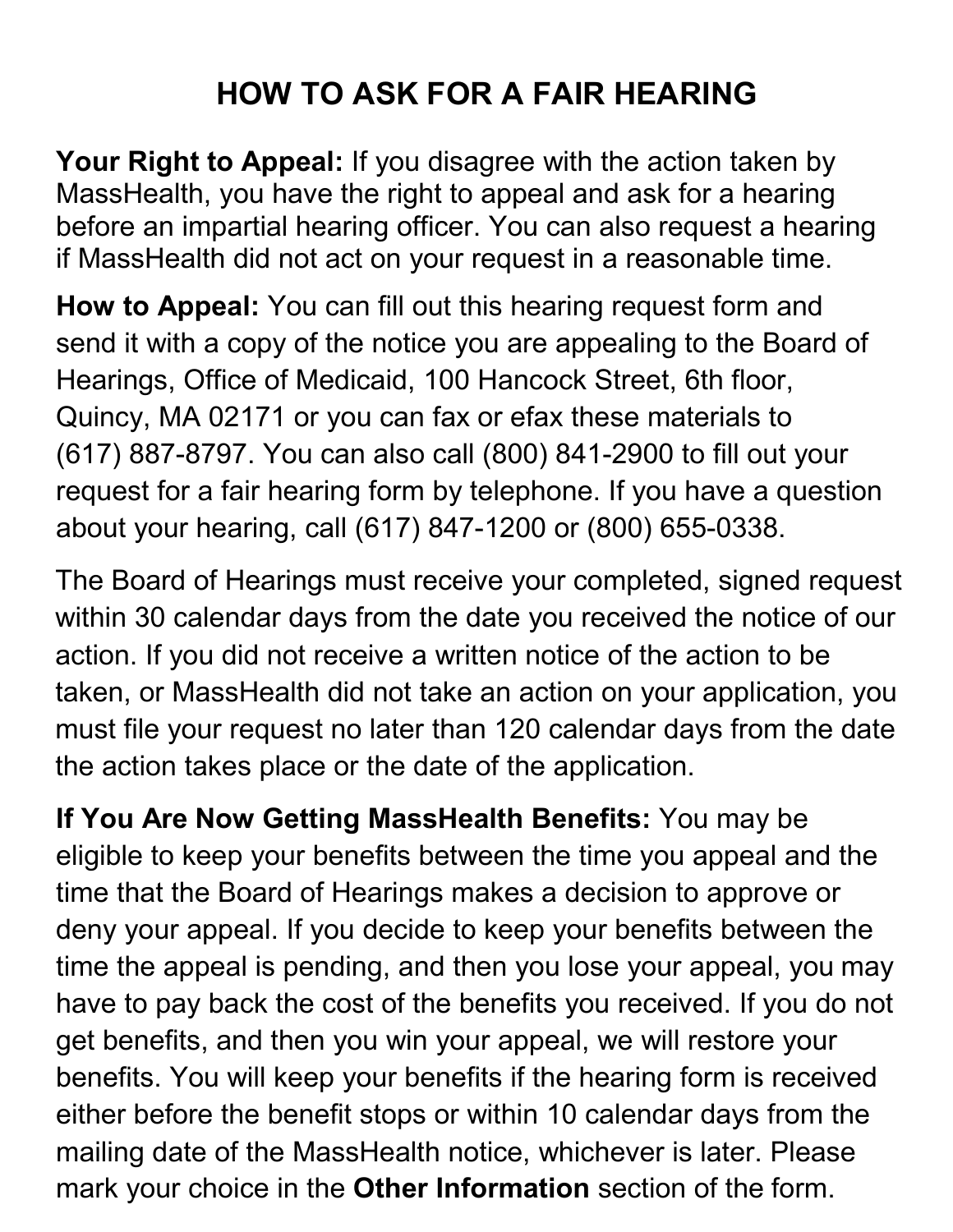**Date of Fair Hearing:** At least 10 days before the hearing, we will send you a notice telling you the date, time, and place of the hearing. Your hearing may be conducted by phone. You can ask us to reschedule a hearing, but you must have good cause. If you do not reschedule or appear on time to the hearing without documented good cause, your appeal will be dismissed.

**Your Right to Be Helped at the Hearing:** At the hearing, you may have a lawyer or other person represent you, or you may represent yourself. We will not pay for anyone to represent you. You may contact a local legal aid service or community agency to see if you can receive advice or representation at no cost. A hearing request can also be filed on your behalf by an individual authorized to act on your behalf. If someone other than a lawyer is acting on your behalf, please attach a copy of the document(s) authorizing that person to file a hearing request on your behalf (for example, Power of Attorney, Guardian, invoked Health Care Proxy).

**If You Need an Interpreter, Assistive Device, or Other Accommodation:** If you do not understand English or if you are hearing or sight impaired, we will provide an interpreter or assistive device at the hearing at no cost to you. We will also make other reasonable accommodations a person with a disability may need to participate in the hearing. Please tell us what you need in the **Other Information** section of the form.

**Your Right to Review Your Case File:** You and/or your representative can review your case file before the hearing. If you wish to review your case file, call (800) 841-2900, TTY: (800) 497-4648 (for people who are deaf, hard of hearing, or speech disabled).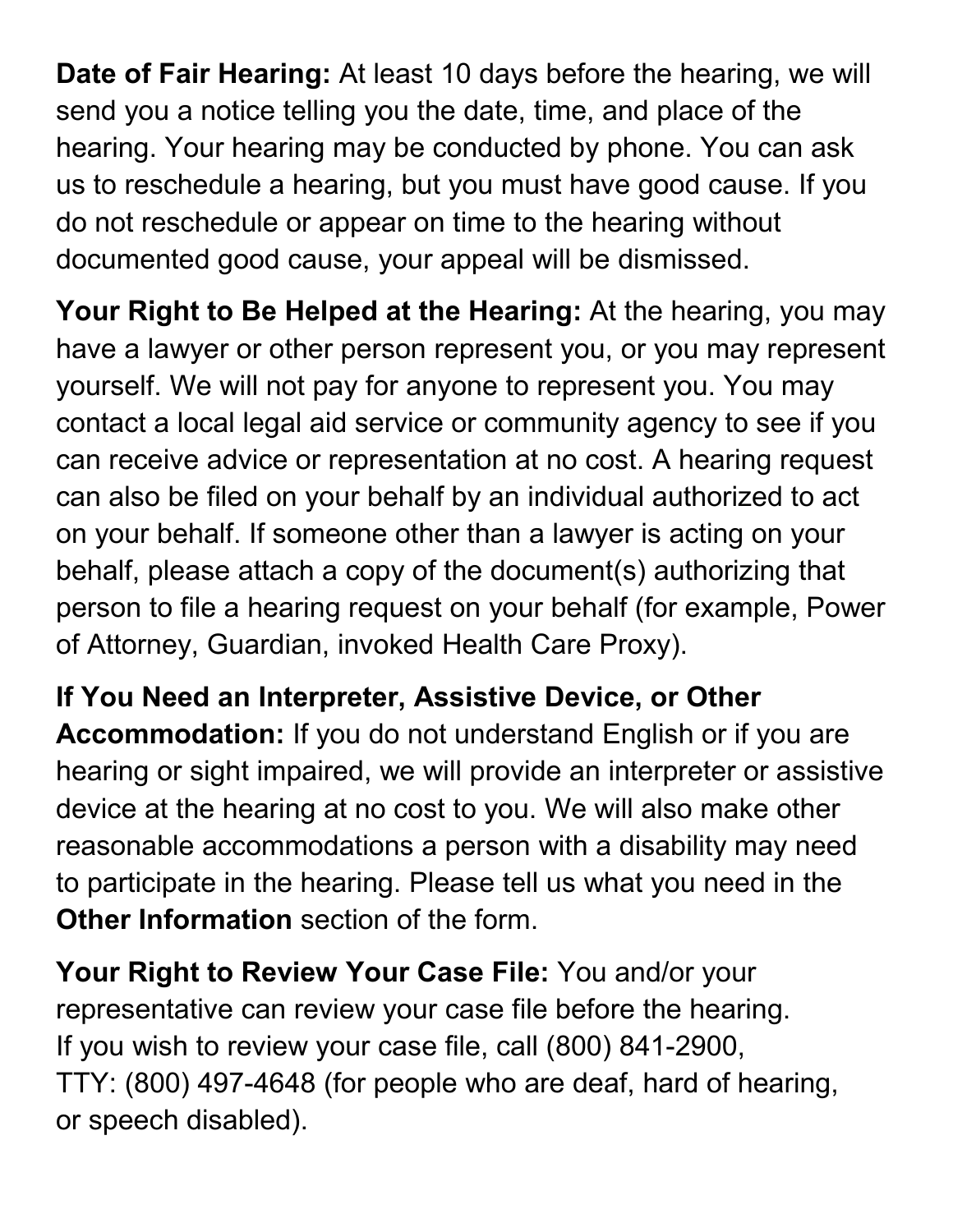### **Your Right to Ask to Subpoena Witnesses and Your Right to**

**Question:** You or your representative may write to ask that witnesses or documents be subpoenaed to the hearing. You or your representative may present evidence and cross-examine witnesses at the hearing. This means you can ask questions of witnesses. The hearing officer will make a decision based on all evidence presented at the hearing.

**Impact on Other Household Members:** Note that an appeal decision for one household member may change eligibility for other household members. If that happens, affected household members will receive a new eligibility notice explaining the changes

FHR-1-LP-05/20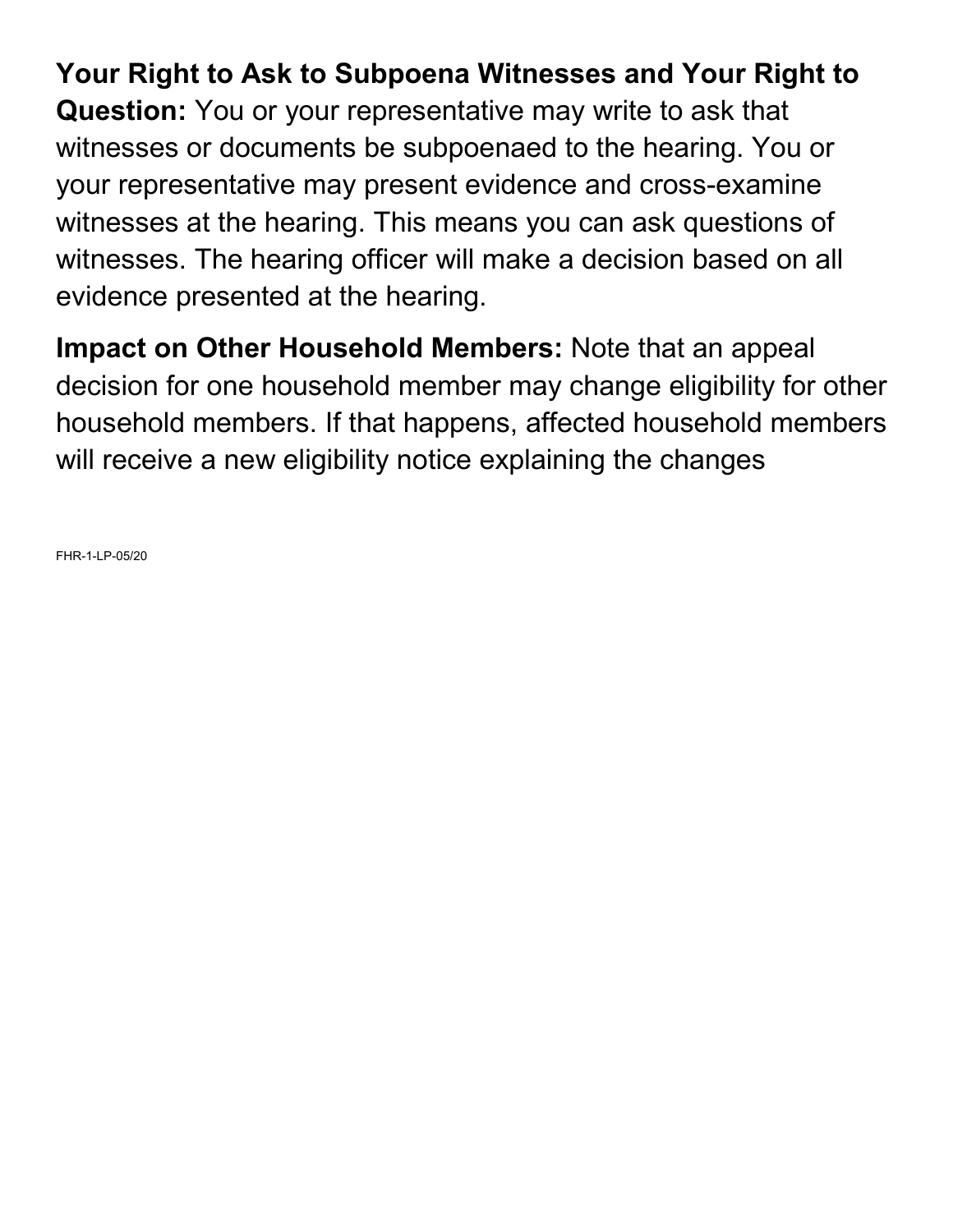## **FAIR HEARING REQUEST FORM**

| <b>First Name:</b>   | Middle Initial: |  |
|----------------------|-----------------|--|
| Last Name:           |                 |  |
| Mailing Address:     |                 |  |
|                      | State: Zip:     |  |
| <b>Phone Number:</b> |                 |  |
| Member ID:           | Date of Birth:  |  |

#### **Reason For Your Appeal (Circle any reason(s) that may apply.)**

Income Citizenship/Immigration status Access to other insurance Family size Residency Incarceration status Other (see below)

#### **Please explain why you are appealing.**

**Attach any documents that support your reason.**

#### **Other Information (Check all that apply.)**

- I accept the proposed change in my coverage during the appeal process. If you check this line and you win your appeal, we will restore your original level of benefits.
- I want to keep the benefits during the appeal process that I was receiving before. If you check this line and you lose your appeal, you may have to pay back the cost of the benefits you received during your appeal.
- I need an interpreter. My language is \_\_ (We will provide the interpreter for the hearing.)